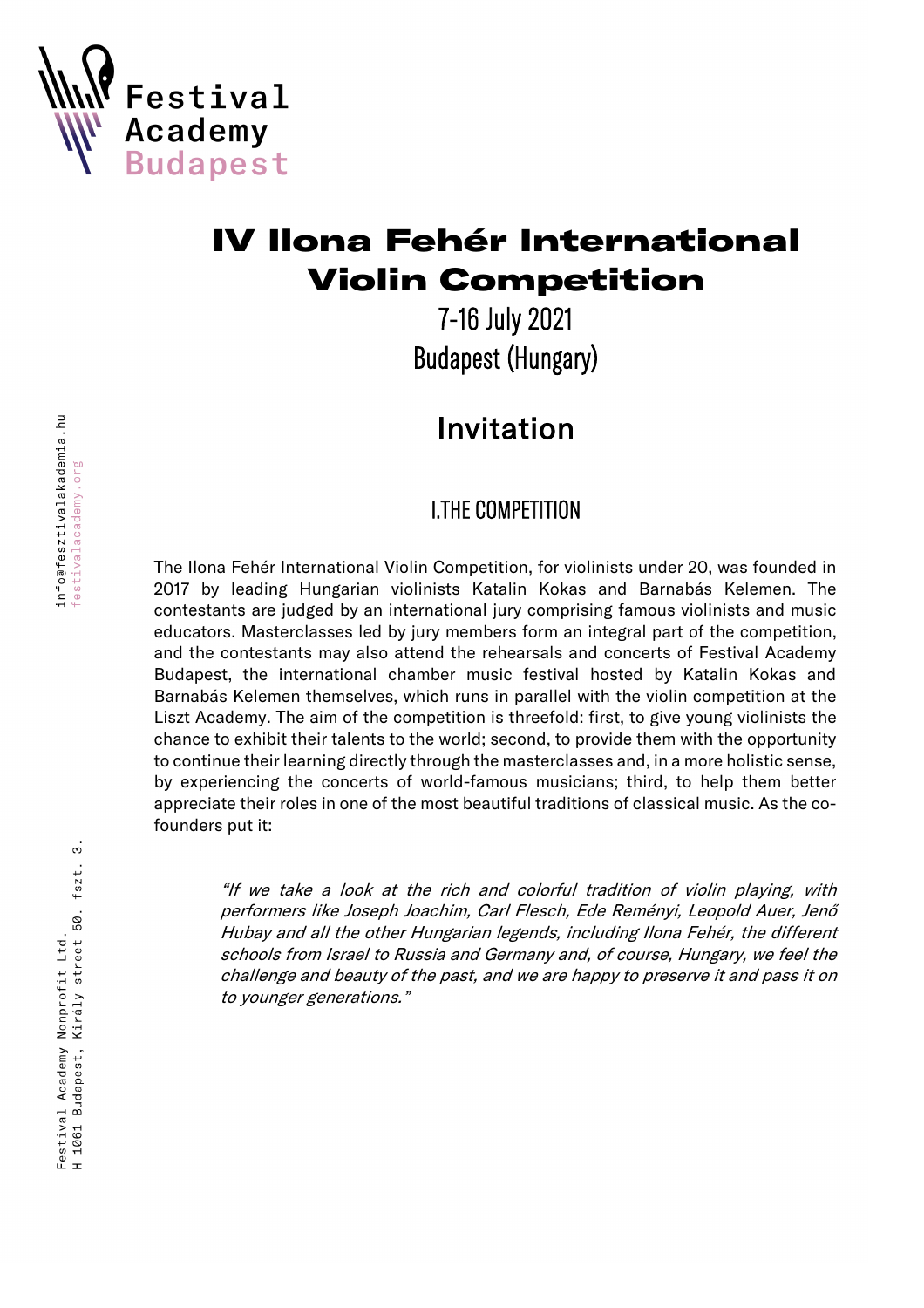

### II. TIMELINE

| 15 December 2022 | Publication of the online application form                |  |  |
|------------------|-----------------------------------------------------------|--|--|
| 2 March 2022     | Last date for applications                                |  |  |
| 1 April 2022     | Release of pre-selection decisions                        |  |  |
| 1 May 2022       | Release of the detailed competition schedule              |  |  |
| 15 May 2022      | Last date for submission of changes in the participants'  |  |  |
|                  | competition program and the scanned scores of the freely  |  |  |
|                  | chosen pieces                                             |  |  |
| 7 July 2022      | Arrival and personal registration (by 5 pm the latest)    |  |  |
| 7 July 2022      | Opening ceremony and concert (the order of the            |  |  |
|                  | contestants' performances will be drawn during the        |  |  |
|                  | opening ceremony by the youngest participant in each age  |  |  |
|                  | group).                                                   |  |  |
| 7-16 July 2022   | Competition in 3 rounds                                   |  |  |
| 16 July 2022     | Awards ceremony and gala concert (attendance<br><b>is</b> |  |  |
|                  | compulsory for all finalists)                             |  |  |
| 14-18 July 2022  | Masterclasses by the jury members                         |  |  |

# III. LOCATIONS

COMING SOON

# IV. AGE GROUPS

Age Group 1: under 15 (Born on or after 8 July 2007)

Age Group 2: 15–19 years old (Born between 8 July 2002 and 7 July 2007)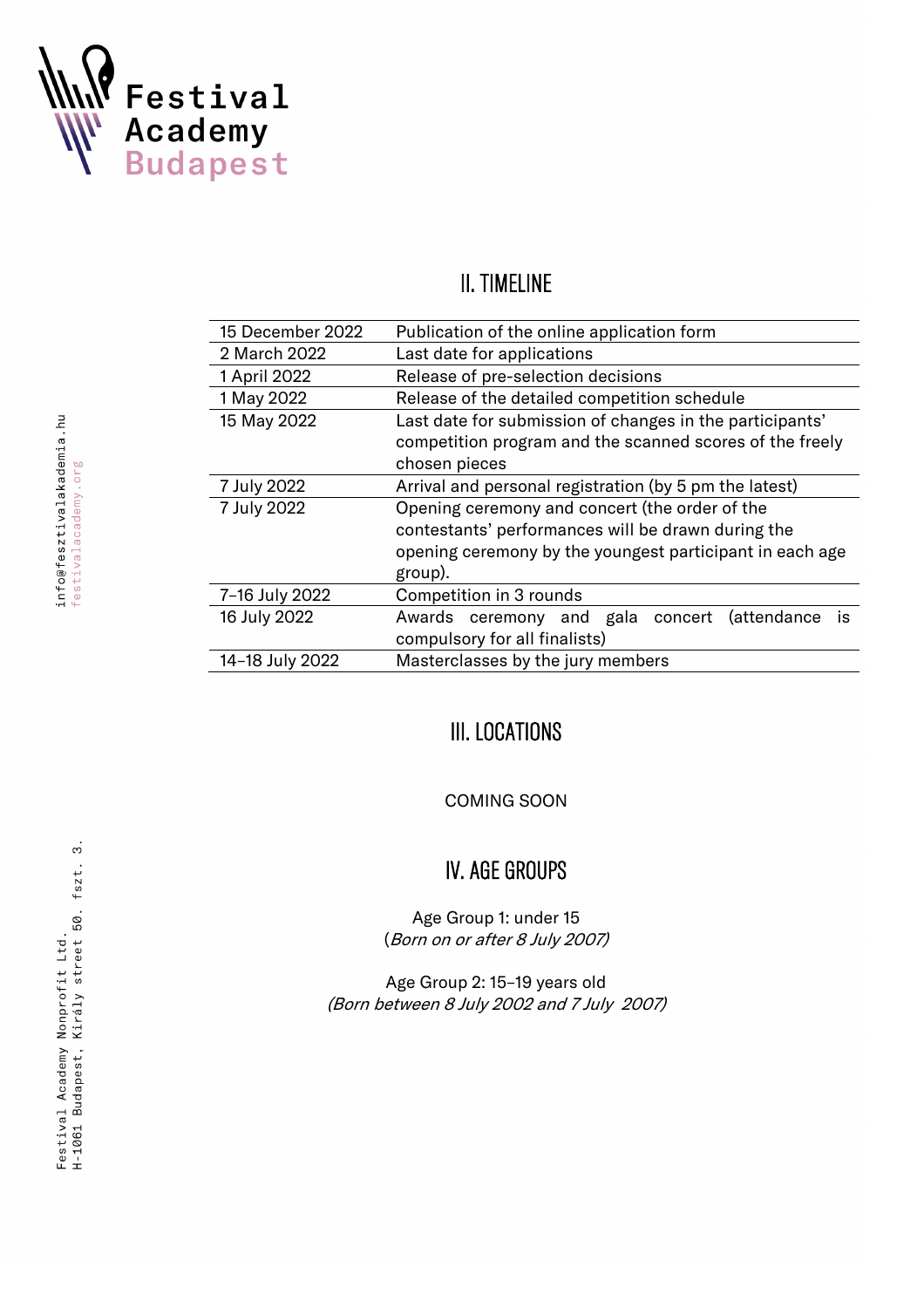

### V. PROGRAM REQUIREMENTS

#### AGE GROUP 1

PRE-SELECTION YouTube Video

The application video should consist of the performance of two freely chosen pieces. The chosen pieces should represent different characters and styles. The pieces performed in the video can form part of the competition program.

#### FIRST ROUND

#### Program:

The first movement of one of the following sonatas:

- Ludwig van Beethoven: Violin Sonata No. 1 in D major, Op. 12, No. 1
- Ludwig van Beethoven: Violin Sonata No. 5 in F major, Op. 24
- Wolfgang Amadeus Mozart: Violin Sonata No. 18 in G major (K. 301)
- Wolfgang Amadeus Mozart: Violin Sonata No. 21 in E minor (K. 304)
- Franz Schubert: Violin Sonata No. 1 in D major (D. 384)
- Franz Schubert: Violin Sonata No. 3 in G minor (D. 408)

#### AND

one freely chosen virtuoso piece.

#### SECOND ROUND

Time limit for the performance: 25 mins.

#### Program:

- Two movements (or more) from a solo fantasia by Georg Philipp Telemann AND
- one freely chosen first or last (but not slow) movement from a Romantic concerto.

#### THIRD ROUND

#### Program:

One complete concerto selected from the list below, accompanied by a chamber orchestra without a conductor:

- Antonio Vivaldi: Violin Concerto in E major, Op. 8, No. 1 ("Spring", RV 269)
- Antonio Vivaldi: Violin Concerto in G minor, Op. 8, No. 2 ("Summer", RV 315)
- Antonio Vivaldi: Violin Concerto in F major, Op. 8, No. 3 ("Autumn", RV 293)
- Antonio Vivaldi: Violin Concerto in F minor, Op. 8, No. 4 ("Winter", RV 297)
- Johann Sebastian Bach: Violin Concerto in A minor (BWV 1041)
- Johann Sebastian Bach: Violin Concerto in E major (BWV 1042)
- Wolfgang Amadeus Mozart: Violin Concerto No. 3 in G major (K. 216)

The competition program should be submitted as part of the registration, but changes in the program can be made by 15 May 2022.

က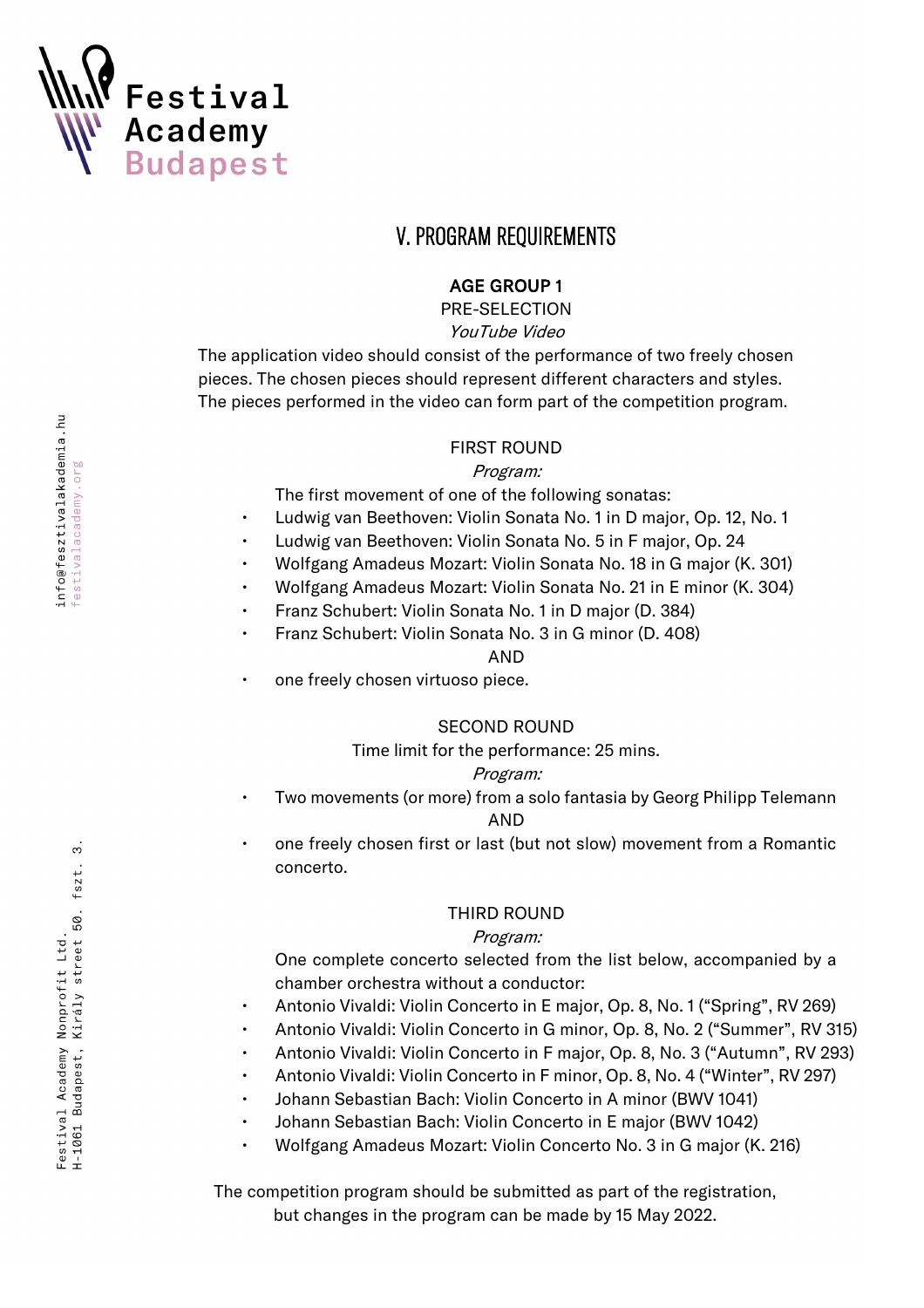

#### AGE GROUP 2

PRE-SELECTION

#### YouTube Video

The application video should consist of the performance of two freely chosen pieces. The chosen pieces should represent different characters and styles. The pieces performed in the video can form part of the competition program.

#### FIRST ROUND

#### Program:

• A freely chosen piece from Niccolò Paganini's 24 Caprices AND

A freely chosen movement from one of the following sonatas

- Ludwig van Beethoven: Violin Sonata No. 3 in E flat major, Op. 12, No. 3
- Ludwig van Beethoven: Violin Sonata No. 7 in C minor, Op. 30, No. 2
- Ludwig van Beethoven: Violin Sonata No. 8 in G major, Op. 30, No. 3

#### SECOND ROUND

Time limit for the performance: 25 mins.

#### Program:

• one freely chosen first or last (but not slow) movement from a Romantic concerto.

#### AND

• one or more movements from a solo sonata/partita by J. S. Bach

#### THIRD ROUND

#### Program:

One complete concerto selected from the list below, accompanied by a chamber orchestra without a conductor: "

- Wolfgang Amadeus Mozart: Violin Concerto No. 1 in B flat major (K. 207)
- Wolfgang Amadeus Mozart: Violin Concerto No. 2 in D major (K. 211)
- Wolfgang Amadeus Mozart: Violin Concerto No. 4 in D major (K. 218)
- Wolfgang Amadeus Mozart: Violin Concerto No. 5 in A major (K. 219)

The competition program should be submitted as part of the registration, but changes in the program can be made by 15 May 2022.

က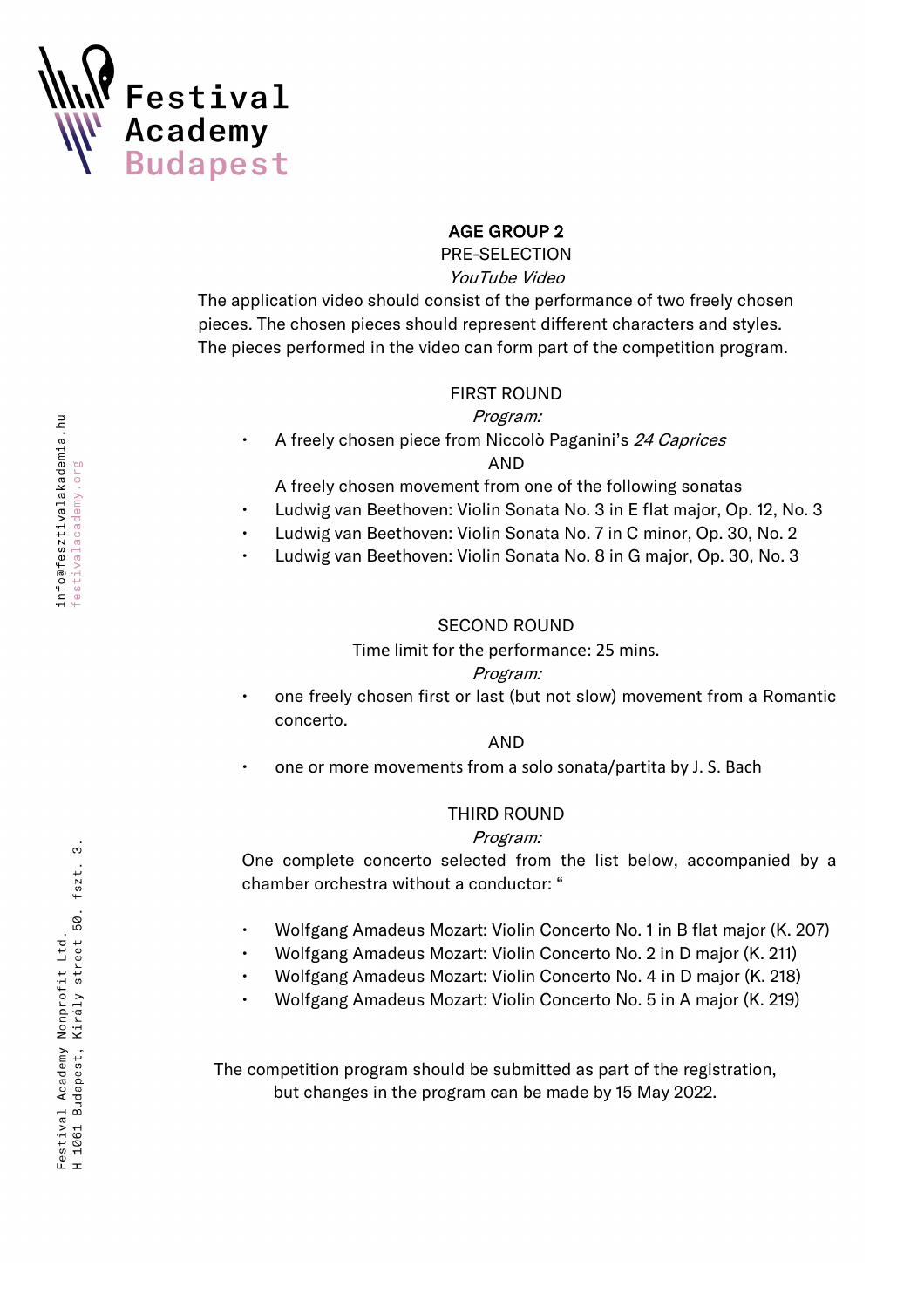

# VI. PRIZES

Total Prize Money: € 7 000

|              | First prize      | Second prize | Third prize    |
|--------------|------------------|--------------|----------------|
| Age Group 1: | € 1400           | € 700        | $\epsilon$ 400 |
| Age Group 2: | $\epsilon$ 2 500 | €1300        | € 700          |

Special prizes will be announced after 1 June 2022 as offers arrive.

## VII. TERMS OF APPLICATION

- Applicants may participate in the competition only in their own age group.
- The registration fee must be transferred by the required date (see paragraphs III and X).
- A total of 70 contestants will be admitted into the first round.
- The detailed schedule of the three rounds for the two age groups will be released on 1 May 2022.
- Contestants must register for the competition in person on 7 July 2022 (by 5 pm). The order of the contestants' performances will be drawn during the opening ceremony by the youngest participant in each age group.
- The use of Urtext scores for the preparation is highly recommended. The scores of the freely chosen pieces in scanned form must be sent by 15 May 2022 to competition@festivalacademy.org. Repetiteurs must play from official scores (not photocopies), which must be shown during the registration.
- The organizers will provide repetiteurs if requested for an additional fee of  $\epsilon$  35. The fee includes one rehearsal per round as well as the performances. The fee for the repetiteur must be sent together with the registration fee.
- Piano rehearsals commence on 7 July 2022.
- Contestants must register on arrival before each round and for each rehearsal.

က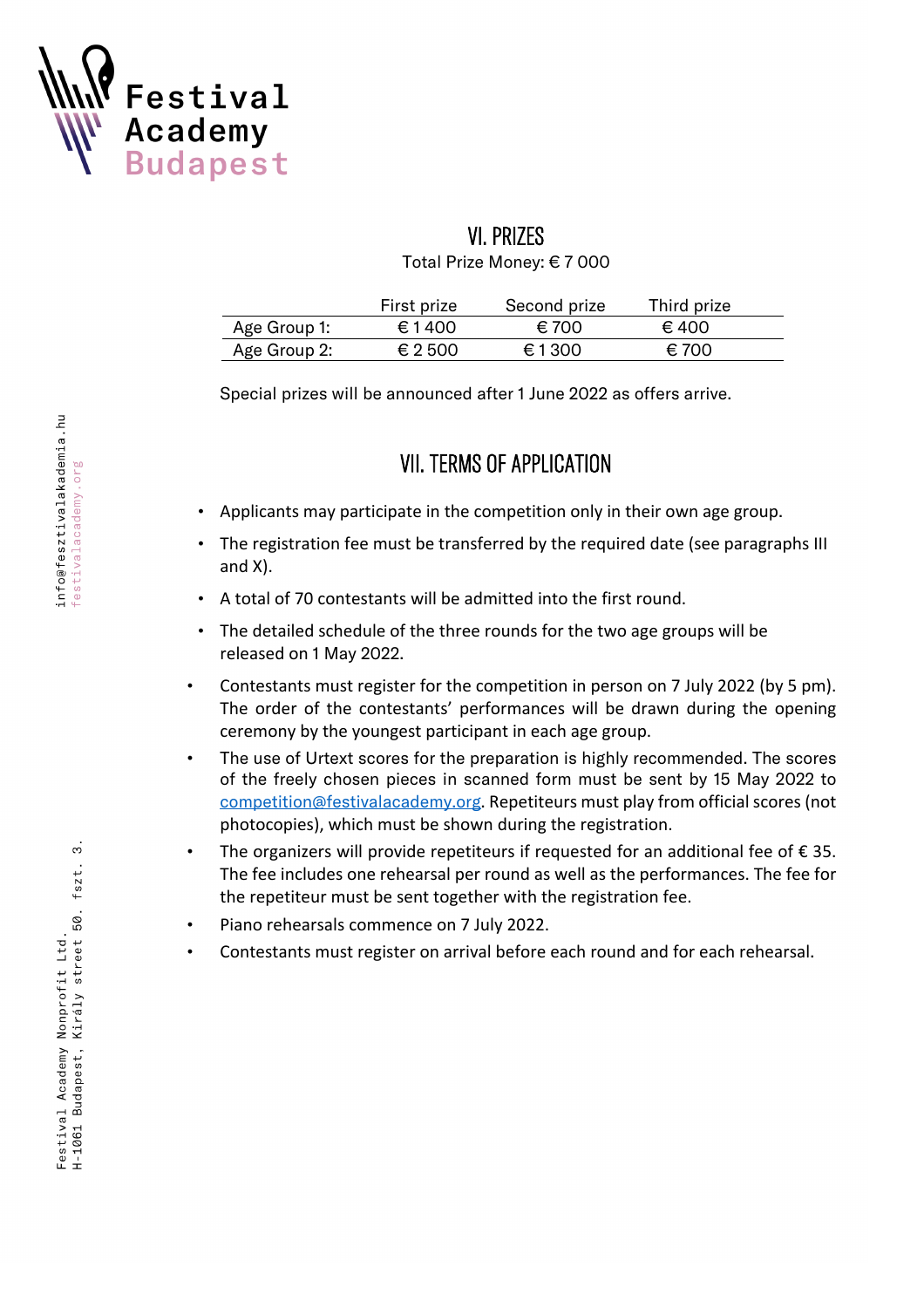

### VIII. APPLICATION PROCESS

Applications are to be submitted via the online application form at www.festivalacademy.org. The application form will be available from 15 December 2022.

The following documents must be uploaded:

- 1. The YouTube link for the application video consisting of the performance of two freely chosen pieces.
- 2. A recommendation written in English by a violin teacher, in pdf format.
- 3. A short CV in English.
- 4. A photo of the applicant (minimum size: 600 dpi).
- 5. The complete competition program of the contestant.
- 6. Confirmation of payment of the application fee.

### IX. APPLICATION FEE

| Age Group 1: | $\epsilon$ 65 |
|--------------|---------------|
| Age Group 2: | €.90          |

The application fee includes

- participation in the competition;
- participation in the masterclass of one of the jury members after the competition;
- free attendance at all the programs of Festival Academy Budapest, the international chamber music festival hosted by Katalin Kokas and Barnabás Kelemen (50% discount is offered to parents or chaperones of the competitors for all programs of the festival).

The application fee is to be payed via bank transfer according to the following details: Account holder: Fesztiválakadémia Nonprofit Kft.

- Bank account number: 10300002-10653465-48820019
- IBAN: HU92103000021065346548820019
- SWIFT (BIC): MKKB HU HB
- Name of bank: MKB Bank
- Address of bank: Váci u. 38. H-1056 Budapest (Hungary)
- Title: name of the applicant, competition fee

When transferring from abroad, foreign bank charges are to be paid by the applicant, and to be added to the transfer amount. The application fee is non-refundable. However, those applicants who are not selected for the first round of the competition may participate in the masterclass of one of the jury members, the folk music and folk art programs, and attend all the programs of Festival Academy Budapest for free.